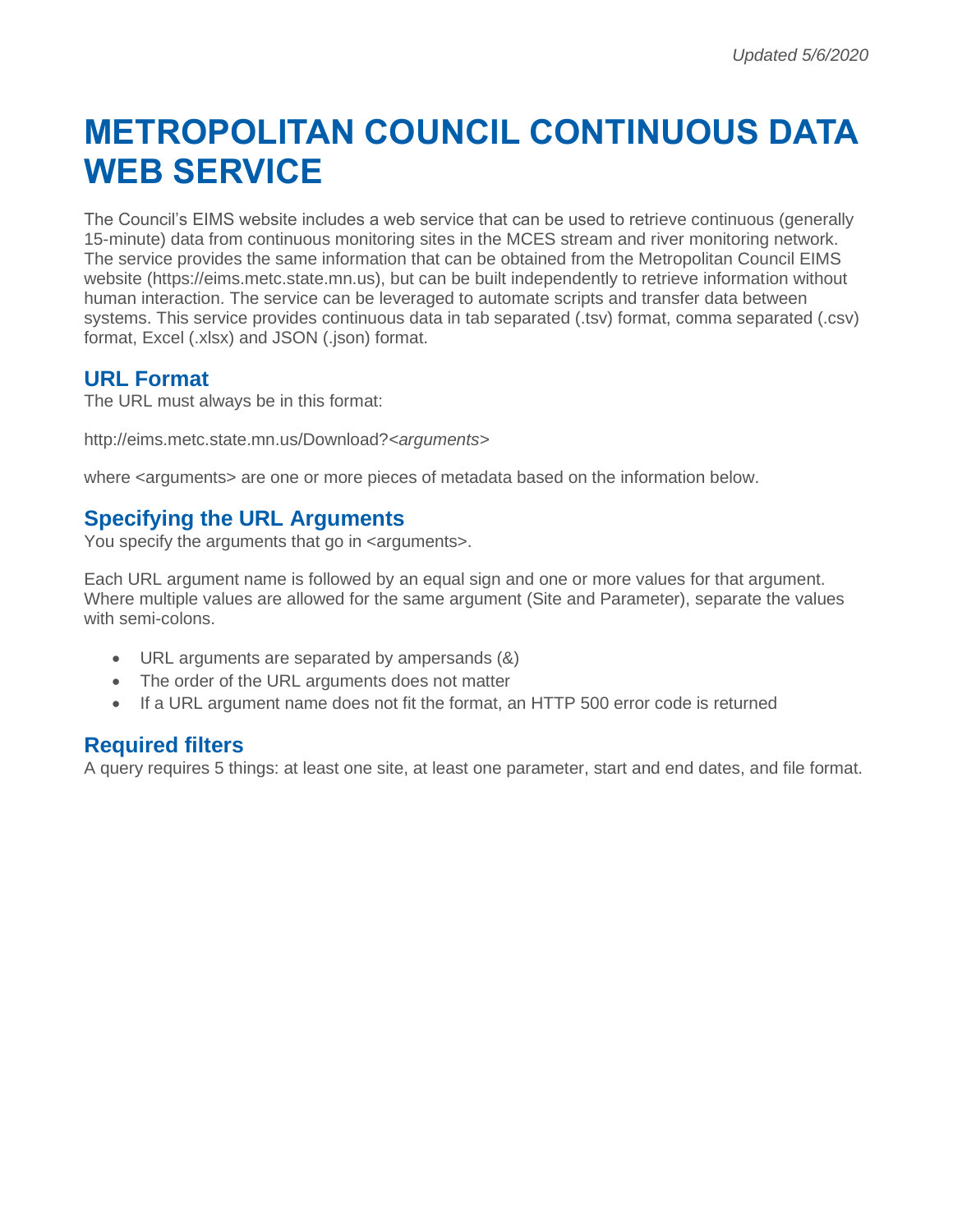# *Site*

A query requires a least one site to execute. Sites are queried by SiteID, with the argument name of *SiteIDs* in the URL. Sites with available continuous data to be downloaded are included in the following table:

| <b>Site Name</b>                                 | <b>Siteld</b>   | Latitude | Longitude |
|--------------------------------------------------|-----------------|----------|-----------|
| <b>Bassett Creek at Irving Ave</b>               | <b>BS0019</b>   | 44.98    | $-93.30$  |
| Battle Creek below Hwy-61                        | <b>BA0022</b>   | 44.94    | $-93.03$  |
| Beltline Interceptor above Warner Rd             | <b>BELT0005</b> | 44.95    | $-93.04$  |
| Bevens Creek at Co Rd 40                         | <b>BE0020</b>   | 44.71    | $-93.68$  |
| Bevens Creek at Maplewood Rd                     | <b>BE0050</b>   | 44.73    | $-93.71$  |
| <b>Bluff Creek Inlet to Rice Lake</b>            | <b>BL0035</b>   | 44.81    | $-93.54$  |
| <b>Browns Creek at Dellwood Rd</b>               | <b>BR0003</b>   | 45.08    | $-92.81$  |
| Cannon River at Welch                            | CN0119          | 44.56    | $-92.73$  |
| Carver Creek at Co Rd 40                         | CA0017          | 44.75    | $-93.65$  |
| Credit River near 126th St in Savage             | CR0009          | 44.77    | $-93.34$  |
| Crow River below Hwy 55                          | CW0231          | 45.09    | $-93.73$  |
| Eagle Creek above 126th Street                   | EA0008          | 44.78    | $-93.39$  |
| Fish Creek above Hwy-61                          | FC0002          | 44.90    | $-93.01$  |
| Minnesota River at Fort Snelling                 | MI0035          | 44.87    | $-93.19$  |
| Mississippi River above Lock and Dam No. 2       | <b>UM8156</b>   | 44.77    | $-92.87$  |
| Mississippi River at Grey Cloud Island           | <b>UM8267</b>   | 44.80    | $-93.01$  |
| Mississippi River at Newport                     | <b>UM8310</b>   | 44.87    | $-93.01$  |
| Mississippi River upstream of Metro WWTP         | <b>UM8368</b>   | 44.93    | $-93.05$  |
| Nine Mile Creek below 106th St                   | <b>NM0018</b>   | 44.81    | $-93.30$  |
| Purgatory Creek at Pioneer Trail in Eden Prairie | PU0039          | 44.83    | $-93.42$  |
| Riley Creek at Eden Prairie Road                 | RI0022          | 44.83    | $-93.49$  |
| Riley Creek Creek Inlet to Grass Lake            | RI0013          | 44.82    | $-93.48$  |
| Rum River at Anoka Dam                           | <b>RUM0007</b>  | 45.20    | $-93.39$  |
| Sand Creek upstream of Louisville Swamp          | SA0082          | 44.67    | $-93.63$  |
| Silver Creek at Hwy 95                           | SI0001          | 45.08    | $-92.80$  |
| Valley Creek at Putnam Blvd                      | VA0010          | 44.92    | $-92.79$  |
| Vermillion River below Hwy-61                    | <b>VR0020</b>   | 44.73    | $-92.85$  |
| Vermillion River near Empire                     | <b>VR0156</b>   | 44.67    | $-93.06$  |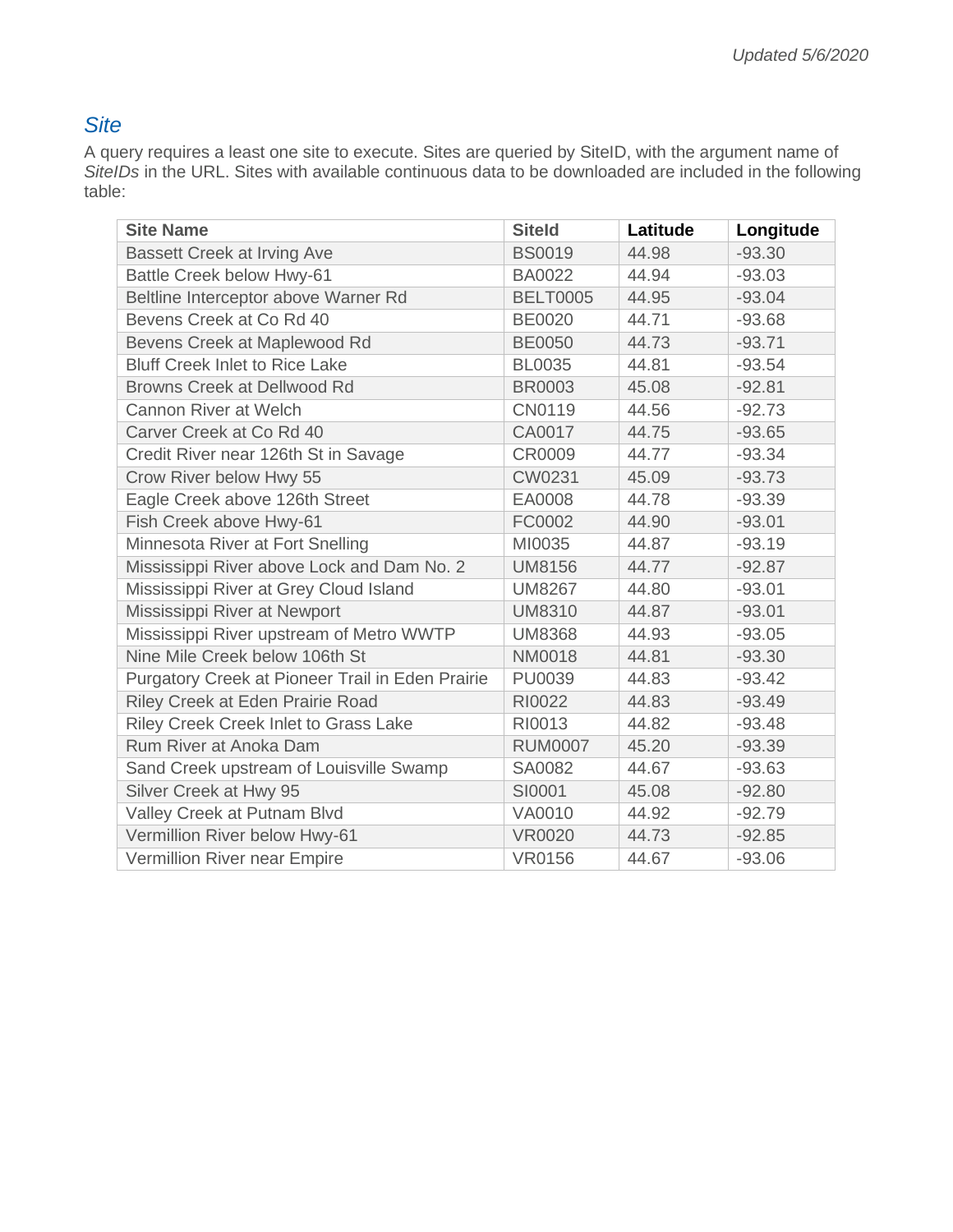## *Parameter*

A query requires at least one water quality parameter to execute. Parameters are queried by ParameterID, with the argument name of *ParameterIDs* in the URL. The EIMS website (*[https://eims.metc.state.mn.us](https://eims.metc.state.mn.us/)*) can be used to investigate parameter availability for individual sites prior to building a query. The following continuous parameters are available for at least one of the above sites:

| <b>Parameter</b>                           | <b>ParameterID</b> |
|--------------------------------------------|--------------------|
| Conductivity                               | 2251               |
| Dissolved Oxygen                           | 2253               |
| <b>Flow</b>                                | 2255               |
| pH                                         | 2257               |
| <b>Stage</b>                               | 2261               |
| Temperature                                | 2263               |
| <b>Total Nitrate/Nitrite N, Unfiltered</b> | 2265               |
| Turbidity (FNU)                            | 2266               |
| Turbidity (NTU)                            | 2268               |

## *Start & End Date*

A query requires both start and end date to execute. These must to be of the form MM-DD-YYYY. The URL argument names are *startDate* and *endDate*. To include all data from the beginning of the data record, include the start date as: 01-01-0001. To include all data to the end of the data record, include the end date as 12-31-9999.

## *Format*

A query requires a format type to execute. The URL argument name is *format*. Four formats are available to download data:

| <b>Format</b> | <b>Type</b>                       | <b>Description</b>                                                                                                                       |
|---------------|-----------------------------------|------------------------------------------------------------------------------------------------------------------------------------------|
| <b>CSV</b>    | Comma separated values            | Single file with one parameter result per row.                                                                                           |
| tsv           | Tab separated values              | Single file with one parameter result per row.                                                                                           |
| xlsx          | Excel 2007+ format                | 3 sheets of information: 1 with disclaimer and<br>metadata, one with one parameter result per row,<br>one with one sample result per row |
| json          | Javascript Object Notation (JSON) | Format easily parsed by programming languages,<br>while also being readable and reasonably compact.                                      |